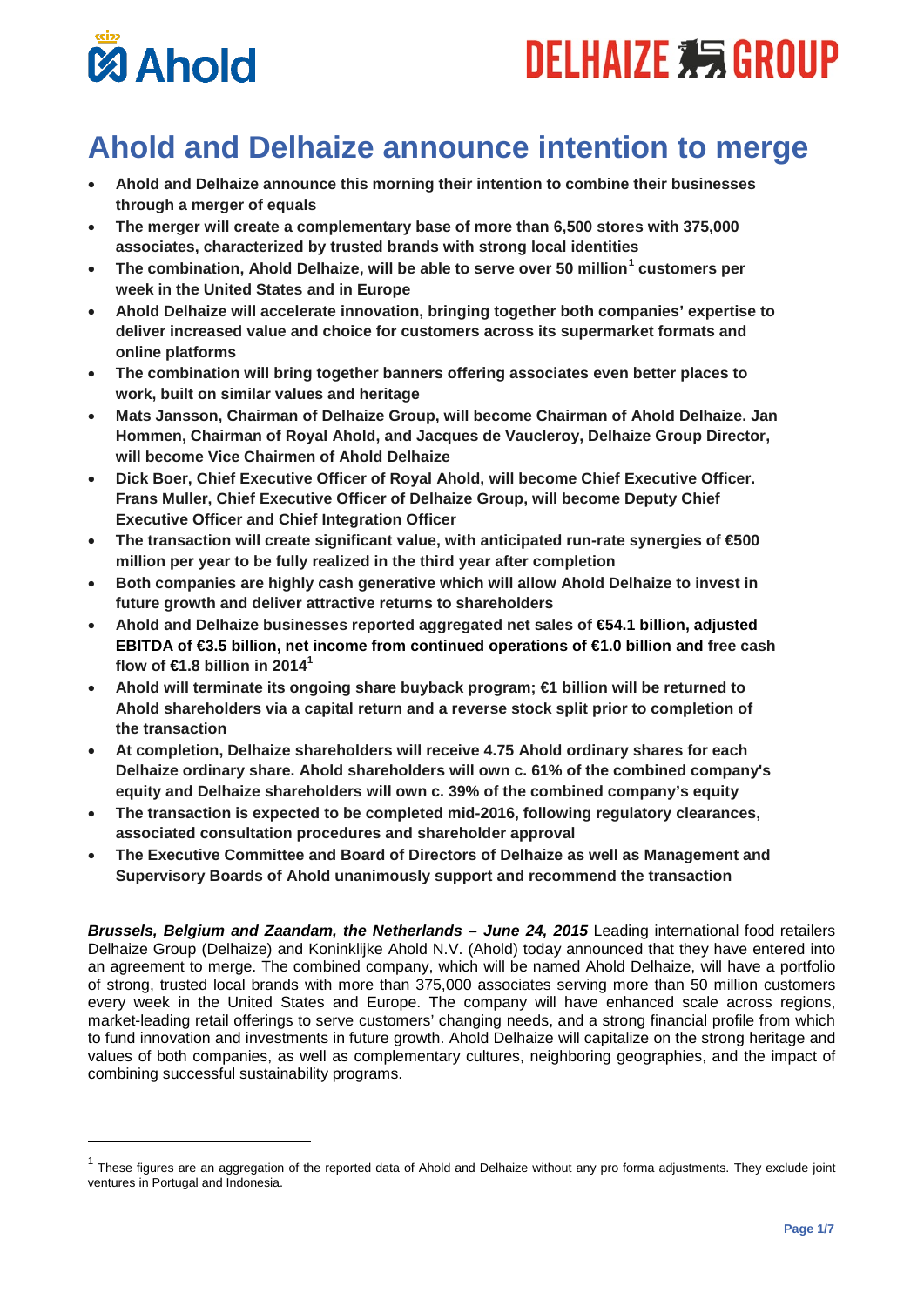Jan Hommen, Chairman of Ahold, and Mats Jansson, Chairman of Delhaize, said: *"This is a true merger of equals, combining two highly complementary businesses to create a world-leading food retailer. The transaction delivers a compelling value proposition for our shareholders, a superior offering for our customers and attractive opportunities for our associates."*

Frans Muller, CEO of Delhaize, said: *"We believe that the proposed merger of Ahold and Delhaize will create significant value for all our stakeholders. Supported by our talented and committed associates, Ahold Delhaize aims to increase relevance in its local communities by improving the value proposition for its customers through assortment innovation and merchandising, a better shopping experience both in stores and online, investments in value, and new store growth. We look forward to working closely with the Ahold team to implement a smooth integration process and realize the targeted synergies."*

Dick Boer, CEO of Ahold, said: *"The proposed merger with Delhaize is an exciting opportunity to create an even stronger and more innovative retail leader for our customers, associates and shareholders worldwide. With extraordinary reach, diverse products and formats, and great people, we are bringing together two world-class organizations to deliver even more for the communities we serve. Our companies share common values, proud histories rooted in family entrepreneurship, and businesses that complement each other well. We look forward to working together to reach new levels of service and success."*

# **KEY TERMS OF THE MERGER**

- The merger will take place through a cross-border legal merger of Delhaize into Ahold
- Delhaize shareholders will receive 4.75 Ahold ordinary shares for each Delhaize ordinary share
- Ahold will terminate its ongoing share buyback program; €1 billion will be returned to Ahold shareholders via a capital return and a reverse stock split prior to completion of the transaction
- Ahold Delhaize will be listed on the Amsterdam Stock Exchange and the Brussels Stock Exchange
- Delhaize's ADS program will be terminated at completion and Delhaize ADS holders will have the choice to receive either Ahold ADRs under the current Ahold OTC ADRs program or Ahold Delhaize ordinary shares
- Pending shareholder approvals and regulatory clearance, as well as other customary conditions, the deal is expected to complete mid-2016

# **CLEAR BENEFITS FOR CUSTOMERS, ASSOCIATES AND SHAREHOLDERS**

The merger of Ahold and Delhaize will bring significant benefits and long-term value to customers, associates and shareholders:

• **A complementary base of more than 6,500 stores characterized by trusted brands with strong local identities, and a shared focus on customers and communities**

Strong, trusted local brands in complementary regions will enable Ahold Delhaize to better compete in its key regions and strengthen its overall market position. The combination enhances scale, allowing for more investment in innovation and meeting evolving customer needs.

#### • **Superior customer offering with enhanced choices in products, services and shopping anytime, anywhere**

Ahold Delhaize's brands will be able to offer an expanded range of high-quality goods and services at competitive prices to better meet customers' changing needs. From providing a broader selection in own brand products to having a wider range of store formats, customers will have more and easier ways to shop, whether they are visiting stores, or shopping online with pick-up points and home delivery, both in food and non-food.

#### • **Offering an even better place to work, built on similar values and heritage**

Both companies share similar values and heritage of family entrepreneurship. With an employee base of talented, committed associates, Ahold Delhaize will bring together the best of the cultures and business practices of its banners across a larger and more diverse company. Ahold Delhaize will make its banners even more attractive places to work, offering even more diverse and compelling career development opportunities.

#### • **Increases the impact of social responsibility and sustainability programs**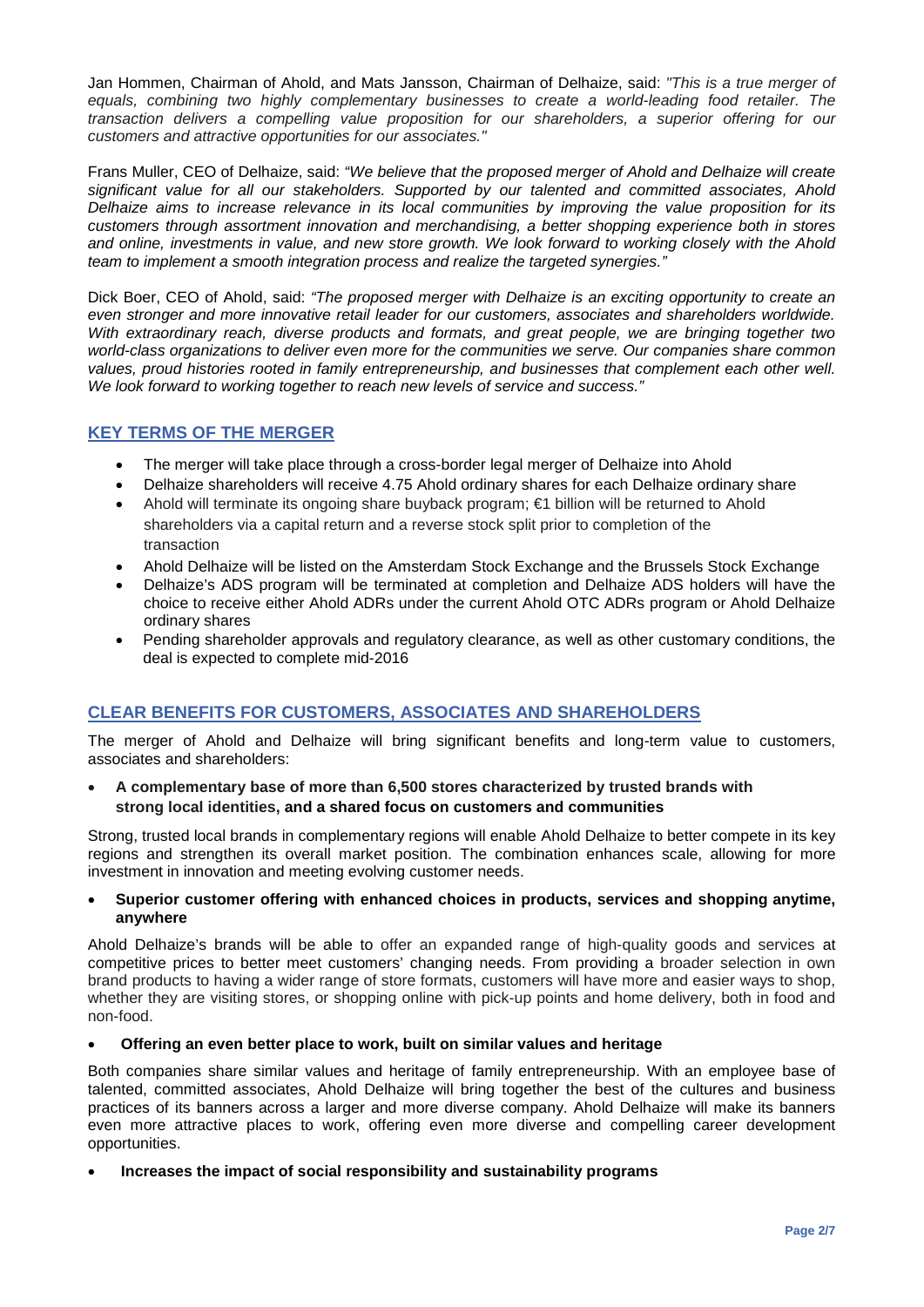The combined company will be able to further strengthen the focus on social responsibility and sustainability programs, and provide customers with healthy choices by using their combined scale, skills, experience and values to drive innovation, increasing their positive impact on local communities.

#### • **Bringing together two financially strong businesses**

Strong cash flow generation will provide the combined company with an enhanced capability to invest in future growth and deliver attractive returns to shareholders. The companies generated aggregated free cash flow of €1.8 billion in 2014. Ahold Delhaize is committed to an investment grade credit rating. The combined company is currently expected to adopt a dividend policy with a pay-out ratio of 40-50% of adjusted net income.

#### • **Significant value creation potential for shareholders**

The transaction is expected to be accretive to earnings in the first full year after completion, with anticipated run-rate synergies of €500 million per annum to be fully realized in the third year after completion. One-off costs of €350 million will be required to achieve synergies.

### **GOVERNANCE AND ORGANIZATION**

Subject to applicable shareholder or other approvals, the governance of the combined company will be as follows:

- The combined company will be named Ahold Delhaize and will be headquartered in the Netherlands
- The combined company will be governed by a two-tier board comprising a Supervisory Board and a Management Board. The day-to-day management will be delegated to the Executive Committee
- The Supervisory Board will consist of 14 members, comprising seven members from each of Ahold and Delhaize. Mr. Mats Jansson will be the Chairman of the Supervisory Board. Mr. Jan Hommen and Mr. Jacques de Vaucleroy will serve as Vice Chairmen. Mr. Mats Jansson and Mr. Jan Hommen will form the Presidium of the Supervisory Board
- Mr. Dick Boer, currently CEO of Ahold, will be the CEO of the combined company. Mr. Frans Muller, currently CEO of Delhaize, will be Deputy CEO and Chief Integration Officer
- Mr. Jeff Carr, currently CFO of Ahold, will be CFO. Mr. Pierre Bouchut, currently CFO of Delhaize, will become Chief Operating Officer for Europe. The current Chief Operating Officers of Ahold and Delhaize in the United States, Mr. James McCann and Mr. Kevin Holt, will stay on as COOs of their respective businesses
- The Management Board of the combined company will consist of the CEO, the Deputy CEO, the CFO and the three COOs for the US and Europe. They will be supported by the functional leaders of HR, Legal and Commercial and together they will form the Executive Committee
- The combined company's European Head Office will be based in Brussels, Belgium. For the combined company, Delhaize will remain the leading brand in Belgium and the banner will continue to be run from the Brussels office

# **TRANSACTION DETAILS**

It is intended that this combination will be achieved by means of a cross-border legal merger of Delhaize into Ahold. Under the terms of the merger, each Delhaize shareholder will receive 4.75 Ahold ordinary shares ("Ahold share") for each Delhaize ordinary share ("Delhaize share") that it holds (the "Exchange Ratio"). Each Delhaize ADS will be cancelled in exchange for the right of the holder of such Delhaize ADS to receive, at its election, an amount of Ahold ADSs or an amount of Ahold Ordinary Shares in accordance with the Exchange Ratio. Prior to completion of the merger, Ahold will return €1 billion to Ahold shareholders through a reverse stock split and capital return. Ahold will cancel the remainder of its €500 million share buyback program which was announced and commenced in March 2015. To date, Ahold has repurchased a total of 8,795,407 Ahold shares for a total consideration of €161 million. Ahold Delhaize shares are intended to be listed on both Euronext Amsterdam and Euronext Brussels as of completion of the merger.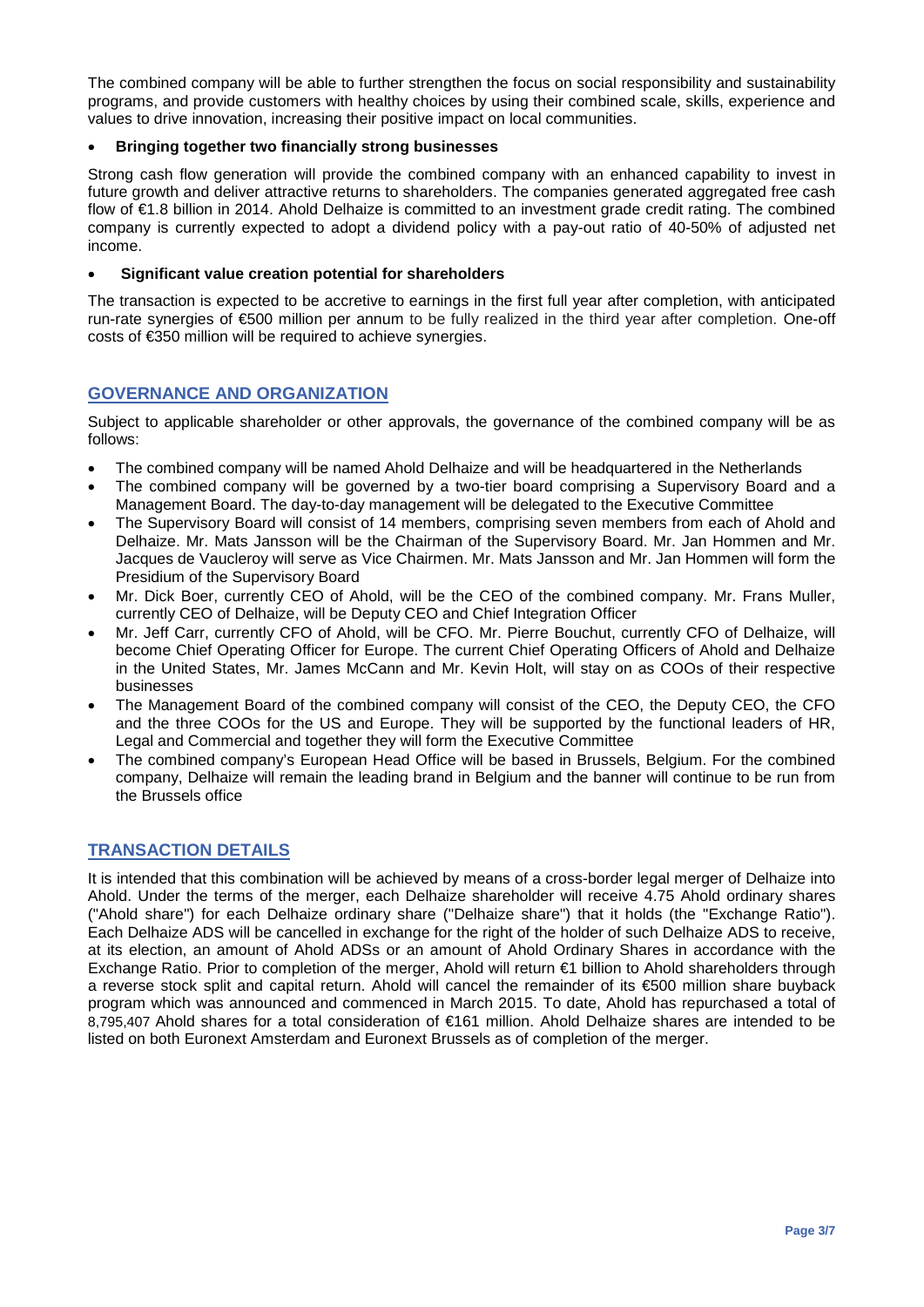#### **Unanimously recommended by Delhaize's Board of Directors**

After careful consideration, the Board of Directors of Delhaize believes the merger to be in the best interests of Delhaize and its stakeholders, including its shareholders, and unanimously recommends the merger for approval to the Delhaize shareholders.

An extraordinary general meeting of shareholders ("EGM") of Delhaize, resolving on, among other things, the merger and related governance matters (the "Delhaize Resolutions"), is expected to take place in the first half of 2016. Subject to the terms of the merger agreement, the Board of Directors of Delhaize will propose and recommend the Delhaize Resolutions to the Delhaize shareholders.

The Board of Directors of Delhaize may revoke, modify, amend or qualify their recommendation in case of a Superior Proposal (as defined below).

#### **Unanimously recommended by Ahold's Management Board and Supervisory Board**

After careful consideration, the Supervisory Board and the Management Board of Ahold believe the merger to be in the best interests of Ahold and its stakeholders, including its shareholders, and unanimously recommend the merger for approval to the Ahold shareholders.

An extraordinary general meeting of shareholders of Ahold, resolving on, among other things, the capital return and reverse stock split and the merger and governance matters related to the merger (the "Ahold Resolutions"), is expected to take place in the first half of 2016. Subject to the terms of the merger agreement, the Supervisory Board and the Management Board of Ahold will propose and recommend the Ahold Resolutions to Ahold's shareholders.

The Supervisory Board and the Management Board of Ahold may revoke, modify, amend or qualify their recommendation in case of a Superior Proposal (as defined below).

#### **Merger conditions**

The obligation of the parties to implement and execute the merger is subject to the satisfaction or waiver of customary conditions, including:

- a) The Ahold EGM having approved the Ahold Resolutions and the Delhaize EGM having approved the Delhaize Resolutions.
- b) The receipt of the relevant competition clearances, or, where applicable, expiration or termination of applicable waiting periods in lieu of such consents or approvals.
- c) The new Ahold ordinary shares issuable to the Delhaize shareholders pursuant to the merger having been approved for admission to listing and trading on Euronext Amsterdam and Euronext Brussels.
- d) The Prospectus having been approved by the AFM under Dutch law and having been passported into Belgium in accordance with applicable rules.
- e) A registration statement having been declared effective by the US Securities and Exchange Commission under the US Securities Act of 1933, as amended.
- f) No opposition by an Ahold creditor having been filed or, if filed (as the case may be) such opposition having been withdrawn, resolved or lifted by an enforceable court order by the relevant court of the Netherlands.
- g) No governmental entity of competent jurisdiction having enacted, issued, promulgated, enforced or entered any order, injunction, judgment, decree or other action which is in effect and prohibits or makes illegal the consummation of the merger.
- h) Ahold and Delhaize having obtained a Belgian tax ruling confirming that the merger can benefit from tax neutrality.
- i) No material adverse effect having occurred with regard to Ahold or Delhaize.
- j) No material breach of warranties given by Ahold or Delhaize, respectively.
- k) No breach of their respective undertakings under the merger agreement by Ahold or Delhaize.

#### **Superior proposal**

Until their respective EGMs, each party's Board may revoke or amend its recommendation if a third party has made a superior proposal, which is not matched within 10 days (or, in the case of amendments to the proposal, within 5 days) by the other party. A "superior proposal" means a proposal to acquire all the shares, or all the assets, against a consideration which exceeds the implied value of the applicable company in the merger by at least 5%, and is otherwise on terms that are more favorable to such party than the terms of this transaction.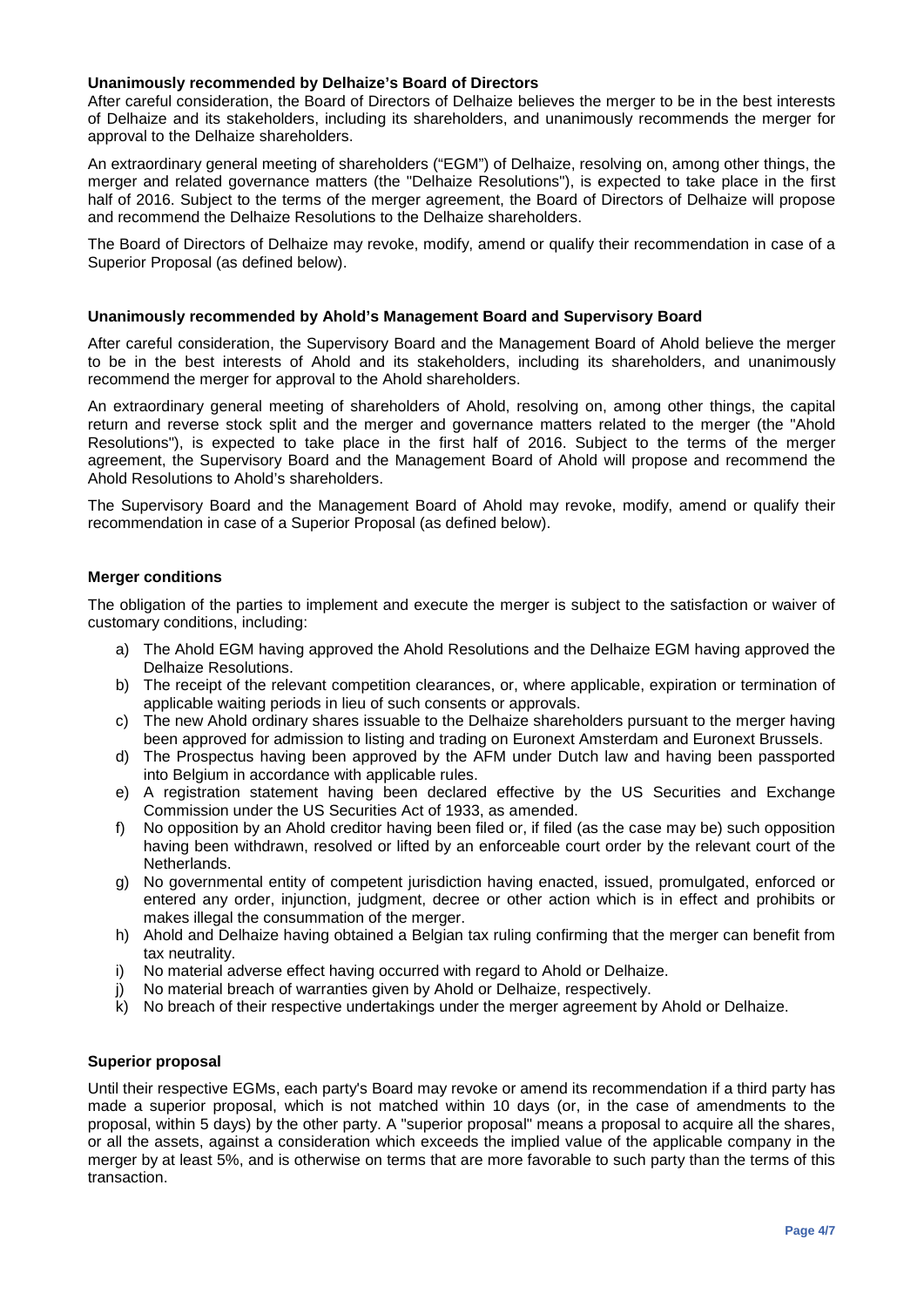If a party changes or revokes its recommendation, the other party may terminate the merger agreement.

#### **Termination fee**

In case of termination of the merger agreement under certain circumstances, including in the context of a superior proposal, Ahold or Delhaize, as applicable, would owe the other party a €150 million termination fee.

If a party's EGM does not adopt the required resolutions and the other party terminates the merger agreement as a result, the first party must reimburse the other party for its out of pocket expenses of up to €30 million.

#### **Further process and indicative time table**

Ahold and Delhaize will seek to obtain all the necessary approvals and competition clearances as soon as is practicable and will initiate the information and applicable consultation procedures, with Delhaize's and Ahold's works councils and unions as soon as possible.

Ahold and Delhaize both intend to convene a general meeting of shareholders in the first half of 2016 to vote on the Ahold and Delhaize required resolutions.

Based on the required steps and subject to the necessary approvals, Ahold and Delhaize anticipate that the merger will be completed mid-2016.

#### **Transaction advisors**

In connection with the transaction, Ahold's financial advisors are Goldman Sachs International and J.P. Morgan, and its legal counsels are Allen & Overy LLP and Simpson Thacher & Bartlett LLP. On behalf of Delhaize, Bank of America Merrill Lynch and Deutsche Bank are acting as joint lead financial advisors and Cravath, Swaine & Moore LLP and Linklaters LLP are acting as legal counsel. Lazard has also provided financial advice to Delhaize Group.

#### **Transaction website**

Please visit [www.adcombined.com](http://www.adcombined.com/) for additional material on today's announcement.

#### **Investor conference call**

A conference call will take place today at 09.00 CEST to discuss this morning's announcement. If you wish to join, please dial one of the following numbers:

From Brussels: +32(0)2 404 0660

From the Netherlands: +31(0)20 716 8256

From the US: +1 212 444 0895 or +1 877 280 1254

From the UK: +44(0)20 3427 1904

Confirmation code: 1225825

The presentation slides will be available from the transaction website at [www.adcombined.com.](http://www.adcombined.com/) The presentation slides may be downloaded before the start of the conference call from the website at [www.adcombined.com.](http://www.adcombined.com/)

A recording of the conference call will also be available from today on the website at [www.adcombined.com.](http://www.adcombined.com/)

#### **Press conference**

A press conference will also take place today at 12.00 CEST at the [Business Faculty Brussels,](http://www.businessfaculty.be/) St. Lendriksborre 6 Font Saint Landry, 1120 Brussels.

It will be simultaneously webcast on [www.adcombined.com](http://www.adcombined.com/) and available to view thereafter.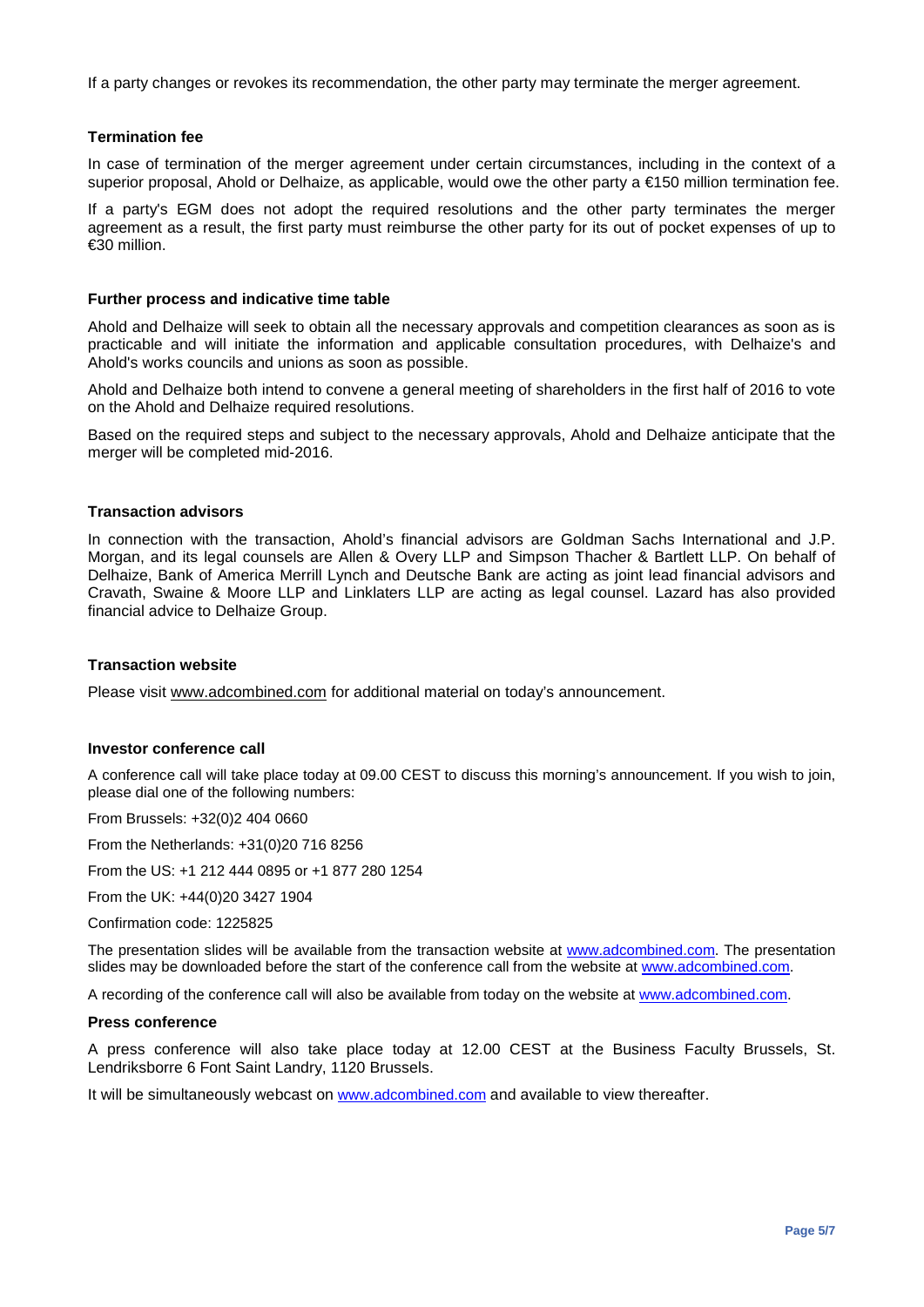#### **For more information**

| <b>Delhaize Group</b>              | Koninklijke Ahold N.V.             |
|------------------------------------|------------------------------------|
| Investor relations contacts        | <i>Investor relations contacts</i> |
| Frederic van Daele                 | Henk Jan ten Brinke                |
| +32 2 412 2151                     | +31 88 659 5213                    |
| Aurélie Bultynck<br>+32 2 412 2151 |                                    |
| Media contacts                     | Media contacts                     |
| Nicolas van Hoecke                 | Tim van der Zanden                 |
| +32 2 412 8669                     | +31 88 659 5134                    |

#### **Delhaize Group**

Delhaize Group is a Belgian international food retailer present in seven countries on three continents. At the end of March 2015, Delhaize Group's sales network consisted of 3,410 stores. In 2014, Delhaize Group recorded €21.4 billion (\$29.4 billion) in revenues and €89 million (\$118 million) net profit (Group share). At the end of 2014, Delhaize Group employed approximately 150,000 people. Delhaize Group's stock is listed on NYSE Euronext Brussels (DELB) and the New York Stock Exchange (DEG).

#### **Koninklijke Ahold N.V.**

Ahold is an international retailing group based in the Netherlands and active in the United States and Europe. Operating supermarkets and selling great food has been its core business for over 125 years. With over 3,200 stores, market-leading online businesses, and over 227,000 associates, Ahold 2014 sales amounted to €32.8 billion with an underlying operating income of €1.3 billion. Ahold is listed on Euronext Amsterdam (AH).

#### **Legal notice**

#### *NO OFFER OR SOLICITATION*

*This communication is being made in connection with the proposed business combination transaction between Koninklijke Ahold N.V. also known as Royal Ahold ("Ahold") and Delhaize Group ("Delhaize"). This communication is not intended to and does not constitute an offer to sell or the solicitation of an offer to subscribe for or buy or an invitation to purchase or subscribe for any securities or the*  solicitation of any vote or approval in any jurisdiction in connection with the proposed transaction or *otherwise, nor shall there be any sale, issuance or transfer of securities in any jurisdiction in contravention of applicable law. No offer of securities shall be made except by means of a prospectus meeting the requirements of Section 10 of the Securities Act of 1933, as amended, and applicable Dutch, Belgian and other European regulations. This communication is not for release, publication or distribution, in whole or in part, in or into, directly or indirectly, any jurisdiction in which such release, publication or distribution would be unlawful.*

#### *IMPORTANT ADDITIONAL INFORMATION WILL BE FILED WITH THE SEC*

In connection with the proposed transaction, Ahold will file with the U.S. Securities and Exchange *Commission (the "SEC") a registration statement on Form F-4 that will include a prospectus. The prospectus*  will be mailed to the holders of American Depositary Shares of Delhaize and holders of ordinary shares of *Delhaize (other than holders of ordinary shares of Delhaize that are non-U.S. persons (as defined in the applicable rules of the SEC)). INVESTORS AND SECURITY HOLDERS ARE URGED TO READ THE PROSPECTUS AND OTHER RELEVANT DOCUMENTS FILED OR TO BE FILED WITH THE SEC CAREFULLY WHEN THEY BECOME AVAILABLE BECAUSE THEY WILL CONTAIN IMPORTANT*